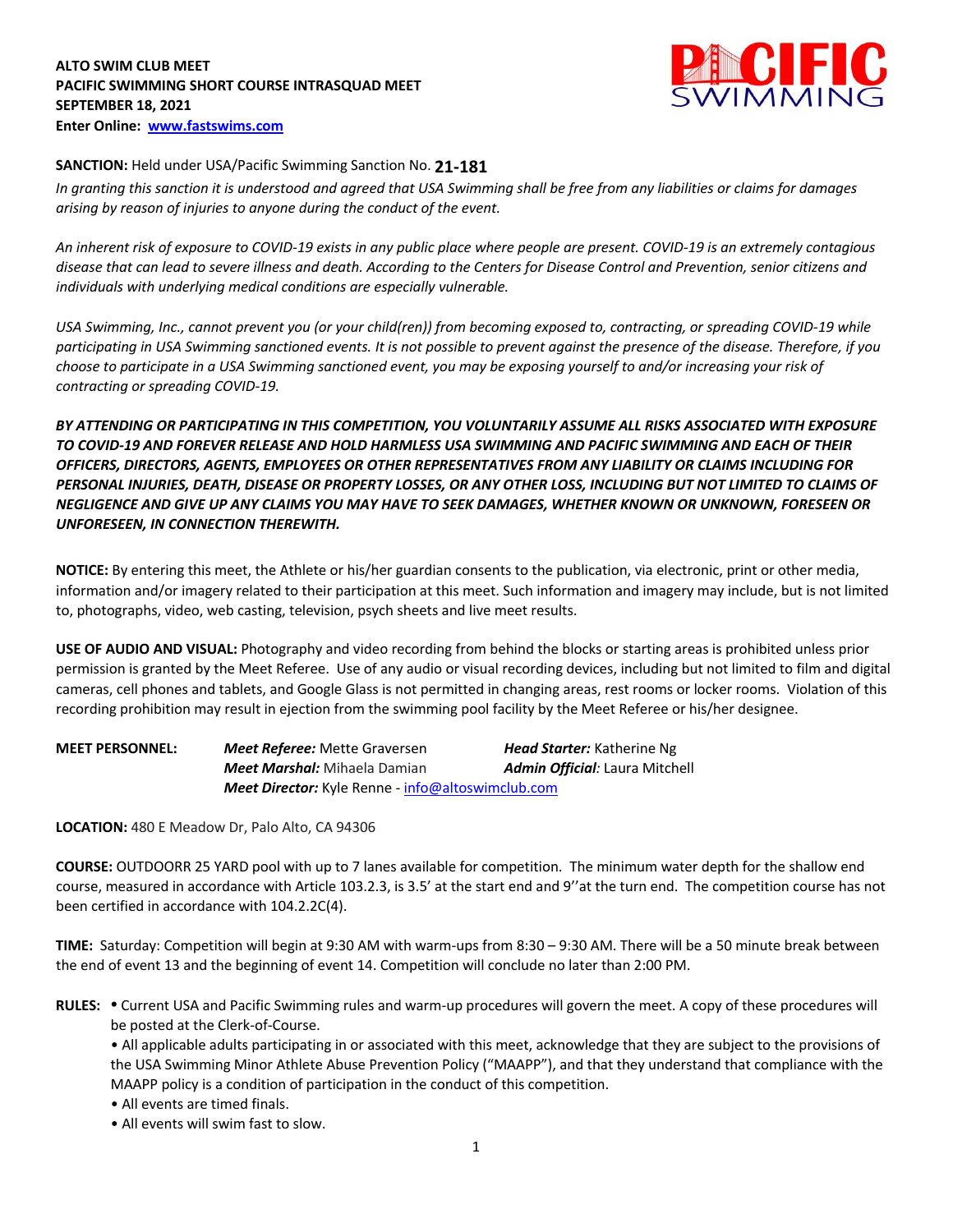- Athletes may compete in **5** events per day.
- All Athletes ages 12 and under should complete competition within four (4) hours.
- Entries will be accepted until the number of splashes exceeds the estimated time line, per the "Four-Hour Rule," based on the Athletes age and gender.
- **•** If local conditions warrant it the Meet Referee, with the concurrence of the Meet Director, may require a mandatory scratch down. Immediate cash refunds will be made for any mandatory scratches.
- All Coaches and Officials must wear their USA Swimming membership cards in a visible manner.
- The local facilities guidelines, restrictions, and interpretation of the local public health guidelines shall be followed at the meet. All applicable Santa Clara County, City of Palo Alto and State of California Public Health requirements for protection against Covid-19 will apply. All persons in the facility must be masked, with the exceptions of athletes during warm up, warm down, and actual competition. The meet director and meet referee may remove any individual who does not comply.

**UNACCOMPANIED ATHLETES:** Any USA Swimming Athlete-Member competing at the meet must be accompanied by a USA Swimming Member-Coach for the purposes of Athlete supervision during warm-up, competition and warm-down. If a Coach-Member of the Athlete's USA Swimming Club does not attend the meet to serve in said supervisory capacity, it is the responsibility of the Athlete or the Athlete's legal guardian to arrange for supervision by a USA Swimming Member-Coach. The Meet Director or Meet Referee may assist the Athlete in making arrangements for such supervision; however, it is recommended that such arrangements be made in advance of the meet by the Athlete's USA Swimming Club Member-Coach.

**RACING STARTS:** Athletes must be certified by a USA Swimming member-coach as being proficient in performing a racing start or must start the race in the water. It is the responsibility of the Athlete or the Athlete's legal guardian to ensure compliance with this requirement.

**RESTRICTIONS:** • Smoking and the use of other tobacco products is prohibited on the pool deck, in the locker rooms, in spectator seating, on standing areas and in all areas used by Athletes, during the meet and during warm-up periods.

- Sale and use of alcoholic beverages is prohibited in all areas of the meet venue.
- No glass containers are allowed in the meet venue.
- No propane heater is permitted except for snack bar/meet operations.
- All shelters must be properly secured.
- Deck Changes are prohibited.

 • Destructive devices, to include but not limited to, explosive devices and equipment, firearms (open or concealed), blades, knives, mace, stun guns and blunt objects are strictly prohibited in the swimming facility and its surrounding areas. If observed, the Meet Referee or his/her designee may ask that these devices be stored safely away from the public or removed from the facility. Noncompliance may result in the reporting to law enforcement authorities and ejection from the facility. Law enforcement officers (LEO) are exempt per applicable laws.

 • Operation of a drone, or any other flying apparatus, is prohibited over the venue (pools, Athlete/Coach areas, Spectator areas and open ceiling locker rooms) any time Athletes, Coaches, Officials and/or Spectators are present.

**ELIGIBILITY:** • Athletes must be current members of USA Swimming and enter their name and registration number on the meet entry card as they are shown on their Registration Card. If this is not done, it may be difficult to match the Athlete with the registration and times database. The meet host will check all Athlete registrations against the SWIMS database and if not found to be registered, the Meet Director shall accept the registration at the meet (a \$10 surcharge will be added to the regular registration fee). Duplicate registrations will be refunded by mail.

• Meet is open only to qualified athletes registered with **Alto Swim Club.** Athletes who are unattached but participating with **ALTO** are eligible to compete.

- Entries with **"NO TIME" will be accepted.**
- Disabled Athletes are welcome to attend this meet and should contact the Meet Director or Meet Referee regarding any special accommodations on entry times and seeding per Pacific Swimming policy.
- The Athlete's age will be the age of the Athlete on the first day of the meet.

**ENTRY FEES:** There are no meet entry fees for this event.

**ENTRIES:** All entries will be handled in-house by ALTO staff.